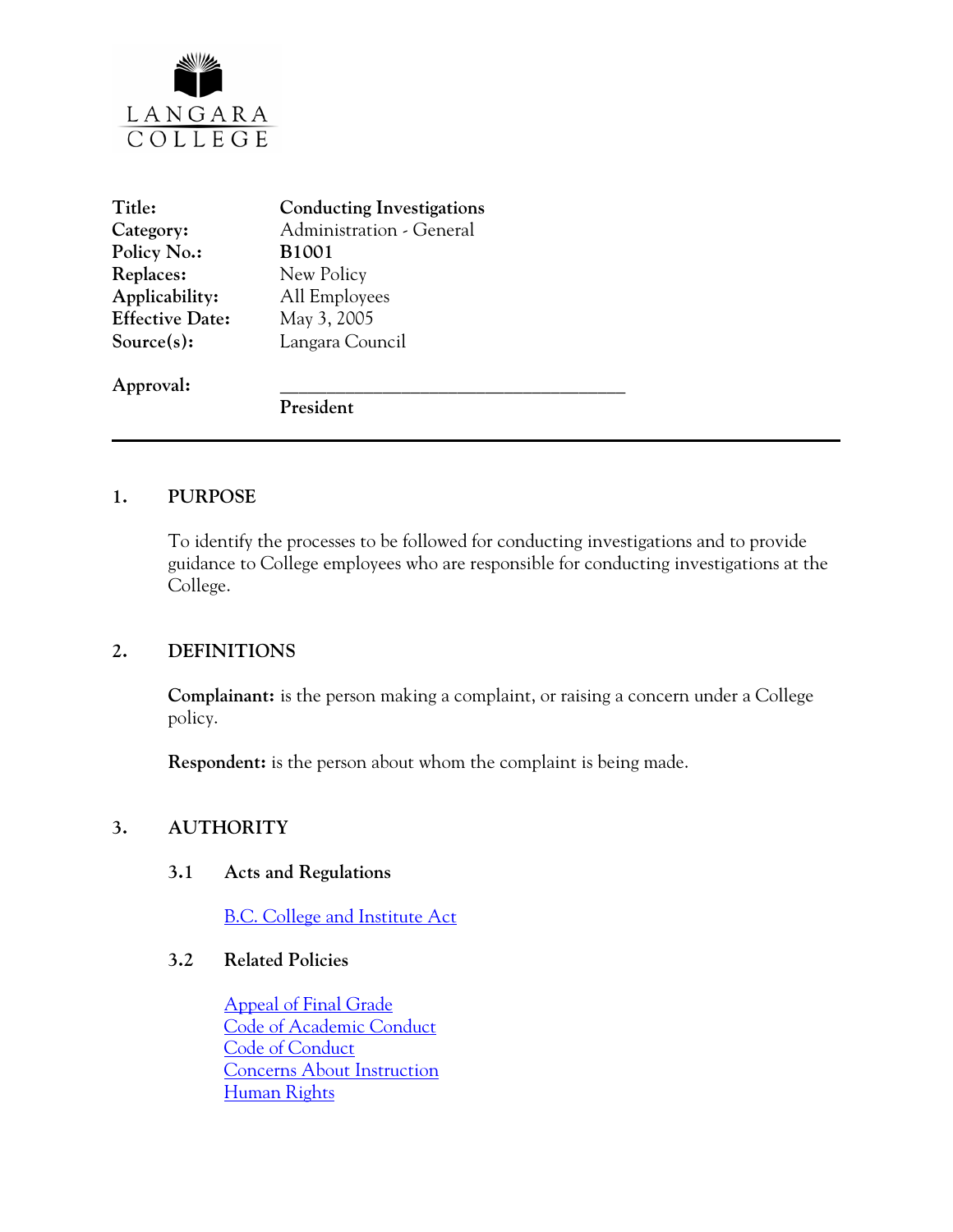# **4. RELATIONSHIPS WITH COLLECTIVE AGREEMENTS**

[B.C. Nurses' Union Collective Agreement](http://www.langara.bc.ca/hr/nurses.html) [Canadian Union of Public Employees, Local 15, Collective Agreement](http://www.langara.bc.ca/hr/01-CA-CUPE-final-1.pdf) Langara College Administrators' Association Terms of Employment [Langara Faculty Association Collective Agreement](http://www.langara.bc.ca/hr/LFA.pdf)

# **5. POLICY**

- 5.1 Investigations conducted by or on behalf of the College must be done in a full, fair, and timely manner, consistent with the principles of natural justice. Individuals under investigation have a right to an impartial investigator, and will be given an opportunity to respond to the full case against them.
- 5.2 In order to comply with these principles, College employees must follow the Guidelines appended to this policy.
- 5.3 In any case where legal action is threatened or taken, the matter must be referred to either the Bursar or the Office of the President.

## **6. GUIDELINES/STANDARDS**

Not applicable.

## **7. EXCEPTIONS**

Not applicable.

## **8. PROCEDURES**

- 8.1 Before commencing an investigation, a College employee must review any applicable policy, collective agreement or terms of employment to ensure that they:
	- a. are the authorized and appropriate person to conduct the investigation; and
	- b. understand any terms of reference provided for the investigation.

The appropriate College Executive Committee member must be consulted if advice regarding the above is required.

8.2 College employees who are directed under a policy, collective agreement or terms of employment to conduct an investigation on behalf of the College will follow the guidelines appended to this policy.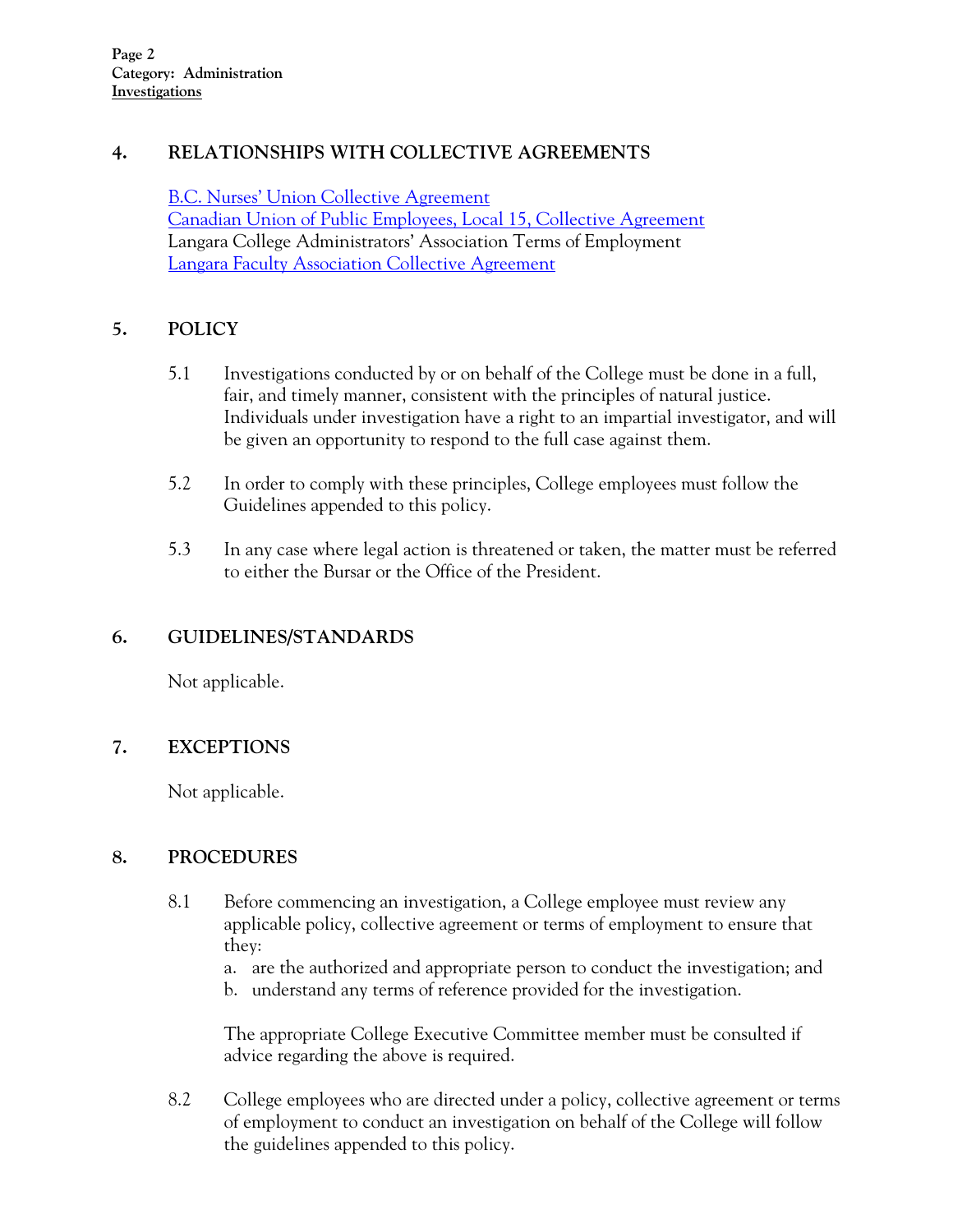8.3 College employees who investigate a situation or incident for which there is no existing policy at the College must follow the guidelines appended to this policy.

# **9. RESPONSIBILITY**

For inquiries relating to this policy, please contact the Executive Committee member for your area.

# **10. APPENDICES**

Appendix 1: Guidelines for Conducting Investigations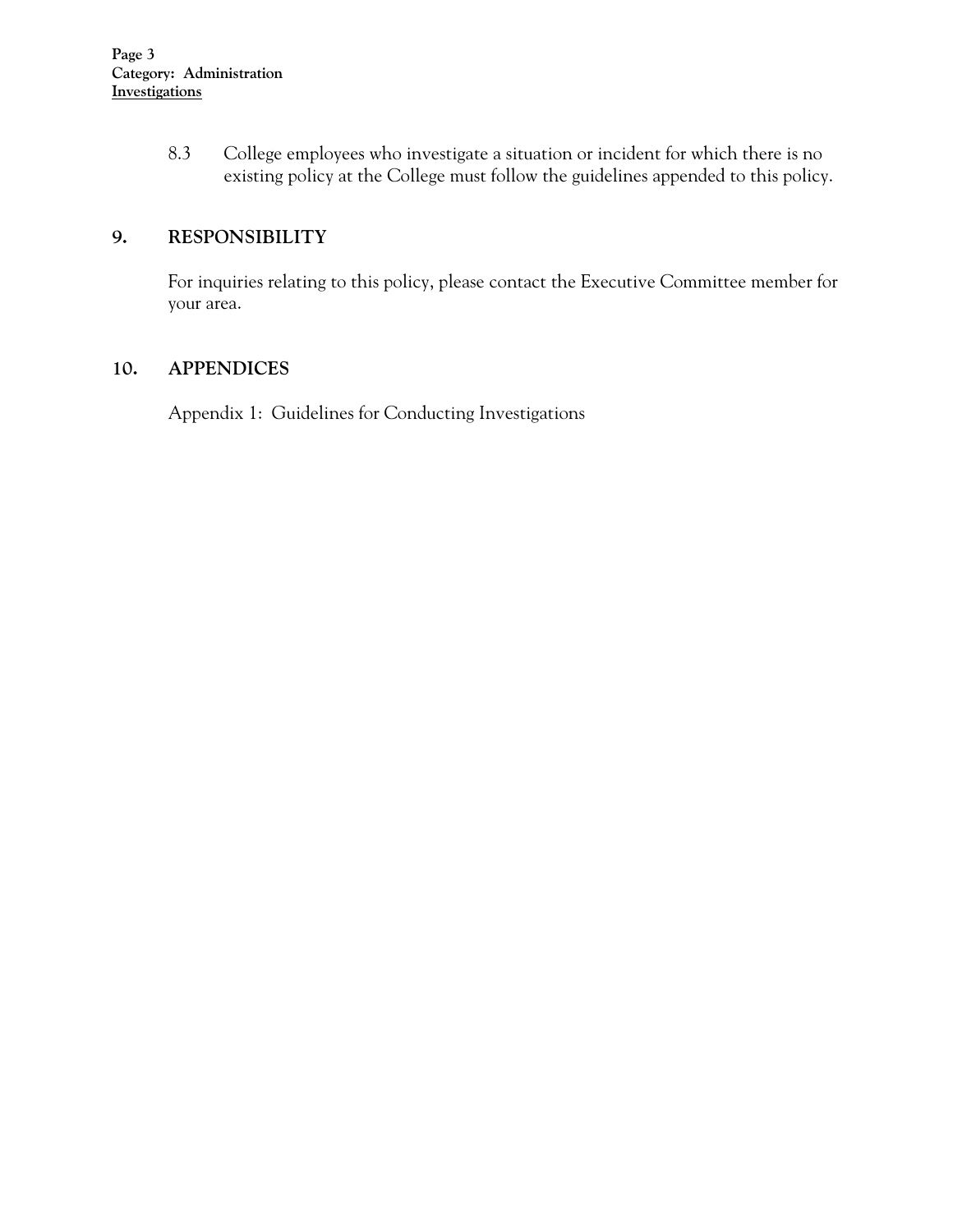## **APPENDIX 1 GUIDELINES FOR CONDUCTING INVESTIGATIONS**

#### **General Considerations**

- **a. Investigation Must Be Fair**: As the investigator, you must be in a position to be able to investigate impartially and apply your mind to the facts independent of any prior knowledge, experience or background relevant to the issue. You must step aside if you are the person who is being complained about, or if you have had any involvement in the matter being investigated.
- **b. Make Notes**: maintain as accurate a record as you reasonably can, of all conversations. You may choose to have another person with you during your investigation (a member of staff or a colleague) to take notes or to tape record the conversation. Advise all those in attendance of this person's role. Request and note their agreement to it. If another person makes the notes, you should review them immediately after the meeting, make any changes you think appropriate and initial them to indicate your adoption of them. Write down what was said, who said it, and how it was said. Do not include editorial comments in your notes. If you draw conclusions about a person, make sure your notes clearly distinguish between your conclusions and what the parties say and do. Use quotation marks to indicate direct quotes. Ensure the notes are legible – if necessary have them re-typed.
- **c. Examine Evidence Carefully**: Carefully assess statements given by witnesses. Hearsay is testimony given by a witness, not about what he or she heard, saw, or knew personally, but what others have said. Do not accept such secondhand statements as proof of the matter asserted. Such statements may lead you to further investigation, but do not rely on uncorroborated hearsay to prove crucial facts.
- **d. Respect Privacy**: Conduct your investigation as privately as possible and ask those you talk to in the course of the investigation to treat your discussions as confidential. The investigation should not be discussed with persons unconnected with the investigation, including College officials, unless there is a safety or security issue or if you believe it is a criminal matter. In those circumstances, the President should be notified.

#### **Before Beginning The Investigation, Review:**

**e. Your Mandate**: Check the applicable written policy or Collective Agreement article, if any, to determine what is required. Are you required to produce a written report? Are you required to engage in mediation first? If you are unclear of your mandate, check with the appropriate College Executive member.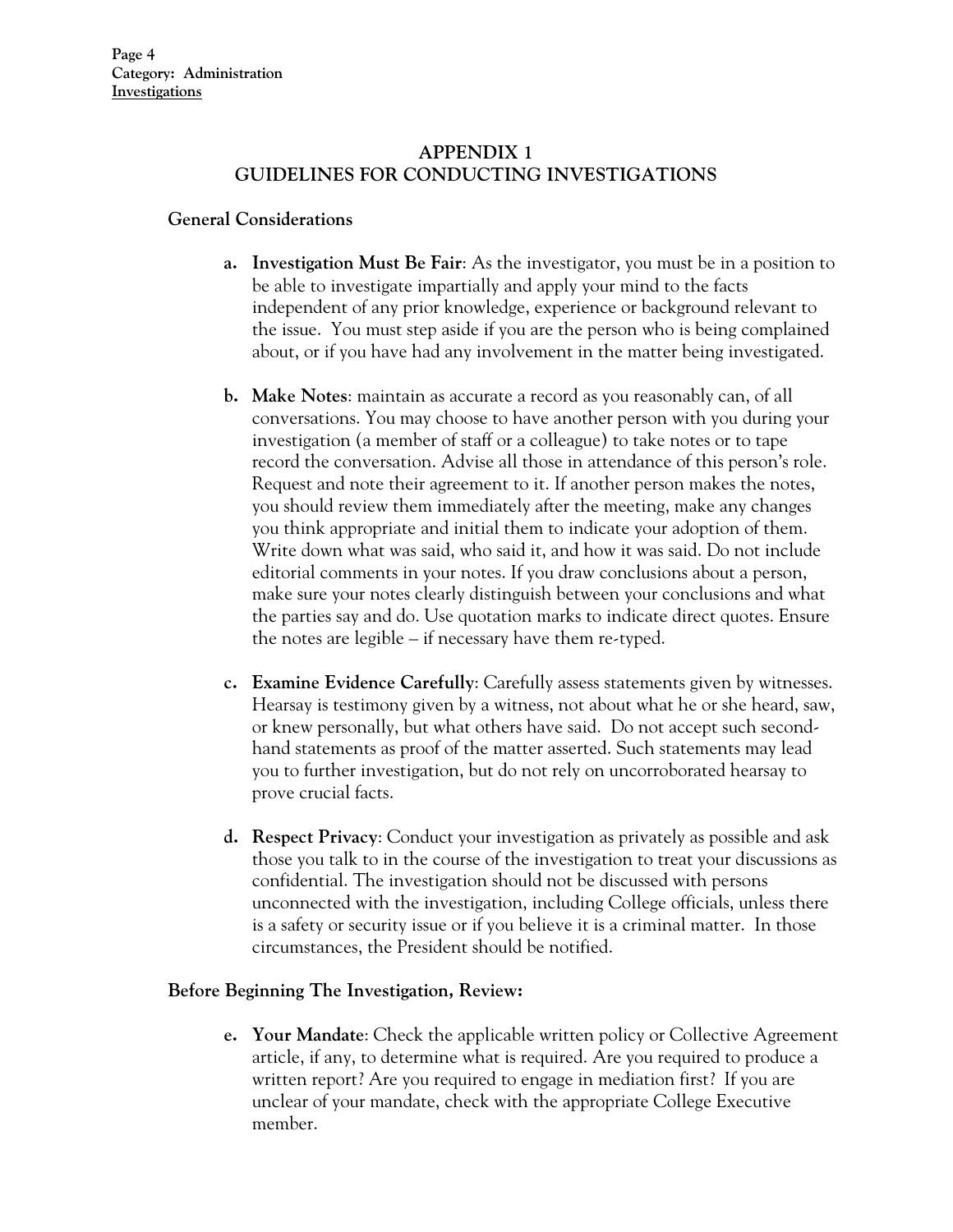- **f. Timelines:** When conducting an investigation under a policy or Collective Agreement, ensure that you comply with all timelines. Any deviation from required timelines, if allowed, must have the agreement of the relevant parties, that is for example, the complainant and respondent and/or the College and the Union, as defined in the Policy or Collective Agreement. If any extensions are granted or agreed to, confirm agreements in writing, and NOTIFY ALL THOSE AFFECTED.
- **g. Other Requirements Ensure Appropriate People Are Notified and/or Present**: Under some policies and Collective Agreements, people have the right to have a support person with them. Even if there is no provision for a support person, if a person requests one, you should permit them to bring someone, but make it clear that the support person may not provide input during your investigation. The parties are entitled to obtain legal advice. However, in general, lawyers should not be permitted to examine witnesses or otherwise interfere with your investigation. An investigative meeting should not be turned into a hearing (unless a hearing is required under policy).

#### **Proceeding With Your Investigation**

- **h. Obtain the Complaint**: This should be in writing, submitted by either the complainant or through the complainant's signed agreement to your documentation of their verbal complaint. The complaint should include:
	- i. Complainant's name, personal information such as: student number, position title, employee status, address, phone number, email address, cell phone, other contact numbers;
	- ii. Respondent's name, and any information known about the respondent (see above);
	- iii. Detailed description of the situation/incident;
	- iv. List of any witnesses to the situation/incident, along with as much information as possible to assist in identifying and contacting witnesses;
	- v. Date and signature of complainant.
- **i. Consider Preliminary Issues**: Is this a trifling matter? Even if everything in the complaint is true, does it breach any policy of the College? If you dismiss the matter at this stage, inform the complainant, in writing, giving reasons.
- **j. Interview The Complainant**: ensure that you get all the details; follow up on what is described in the complaint; sweeping statements or the complainant's own conclusions about another's motivation or the complainant's feelings are not sufficient to establish facts. Get the facts that are the basis for the complaint. Get the names of all witnesses known to the complainant.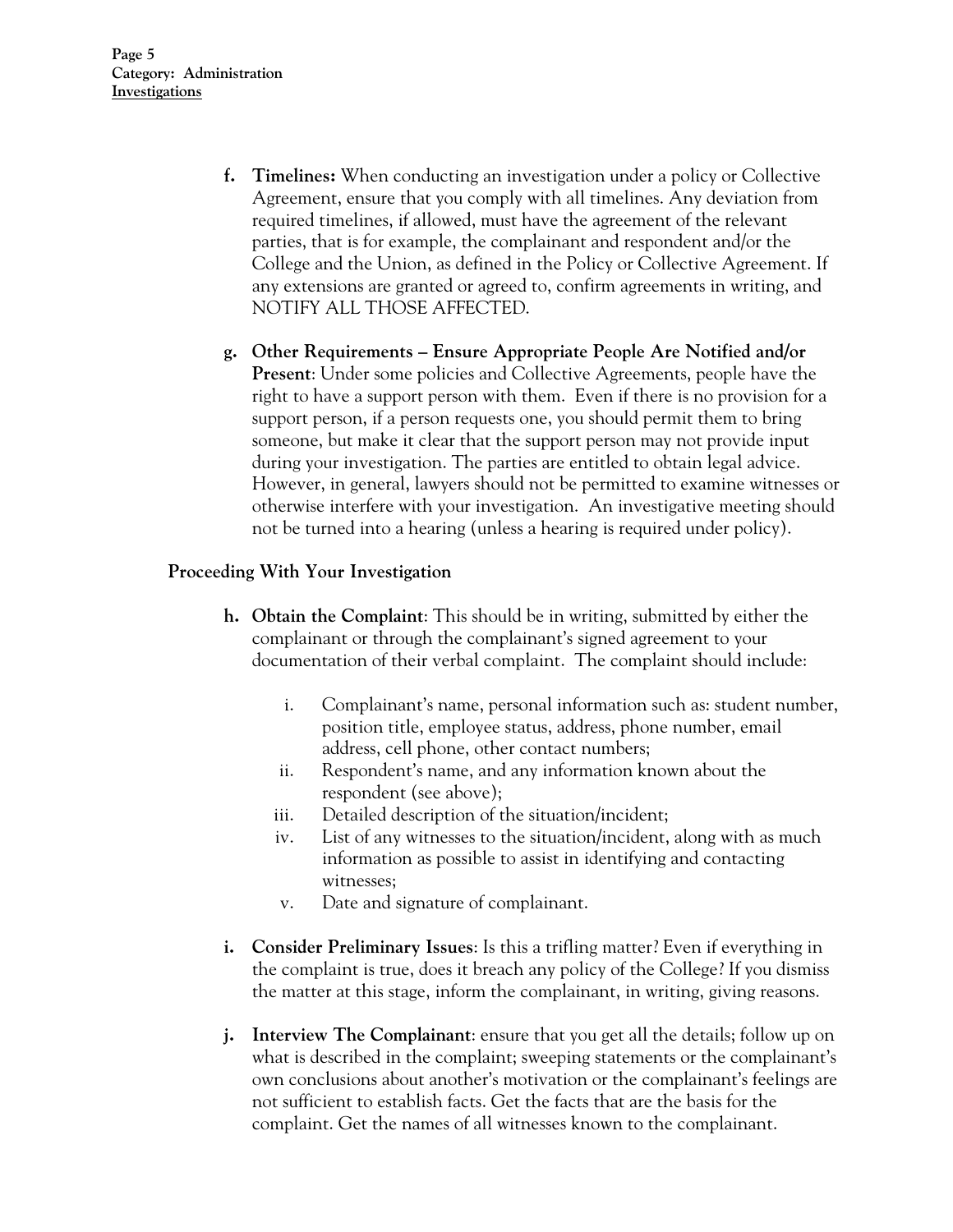- **k. Interview Witnesses**: ensure that you get the entire picture; look for consistency between witnesses; follow up to get the information; go back to the complainant or to witnesses if it is not clear. Know where the consistent and inconsistent statements are. Where possible, obtain a signed statement from the witness. It is usually better to interview the complainant's witnesses before interviewing the respondent, so that the respondent can hear the entire case against them.
- **l. Interview the Respondent**: Ensure that the respondent is told what the complaint is. The respondent must know all of the allegations, including those verified by the witnesses that you have already interviewed. Copies of the complaint and any witness statements must be provided. Listen to the response/explanation of the respondent. Get the names of any witnesses provided by the respondent.
- **m. Interview The Respondent's Witnesses**: If the respondent makes counterallegations against the complainant, put those to the complainant for response. Be thorough in your questioning.

#### **Investigation Outcome**

- **n. Make a Decision**: The task for the investigator is usually to make two determinations: (1) Did the behaviour occur, and (2) If it did – can the behaviour be characterized as misconduct? Under some policies you may only have to make the first determination: make sure you know your mandate. The decision should be made only when you have collected all of the information required to answer the questions that any reasonable person would have about the same situation.
- **o. Write A Report**: You may not have to produce a detailed report such as that described below, in every instance. However, you should inform the parties of your decision in writing. Ensure that you follow any requirements set out in an applicable policy or Collective Agreement. If there are no requirements, in general you should use the following format:
	- **Introduction:** Specify under which policy or Collective Agreement you are conducting the investigation, and describe the nature of the issue or concern.
	- **Investigation Methodology:** Describe how you conducted your investigation, including whom you interviewed, when you met them, over what time period your investigation was conducted.
	- **Allegations of the complainant(s):** Set out the complaint. You may quote from the written complaint, and provide additional detail based on your interview(s) with the complainant.
	- **Witnesses' responses**: Describe what the witnesses said. Point out where the stories corroborate and where they are inconsistent.